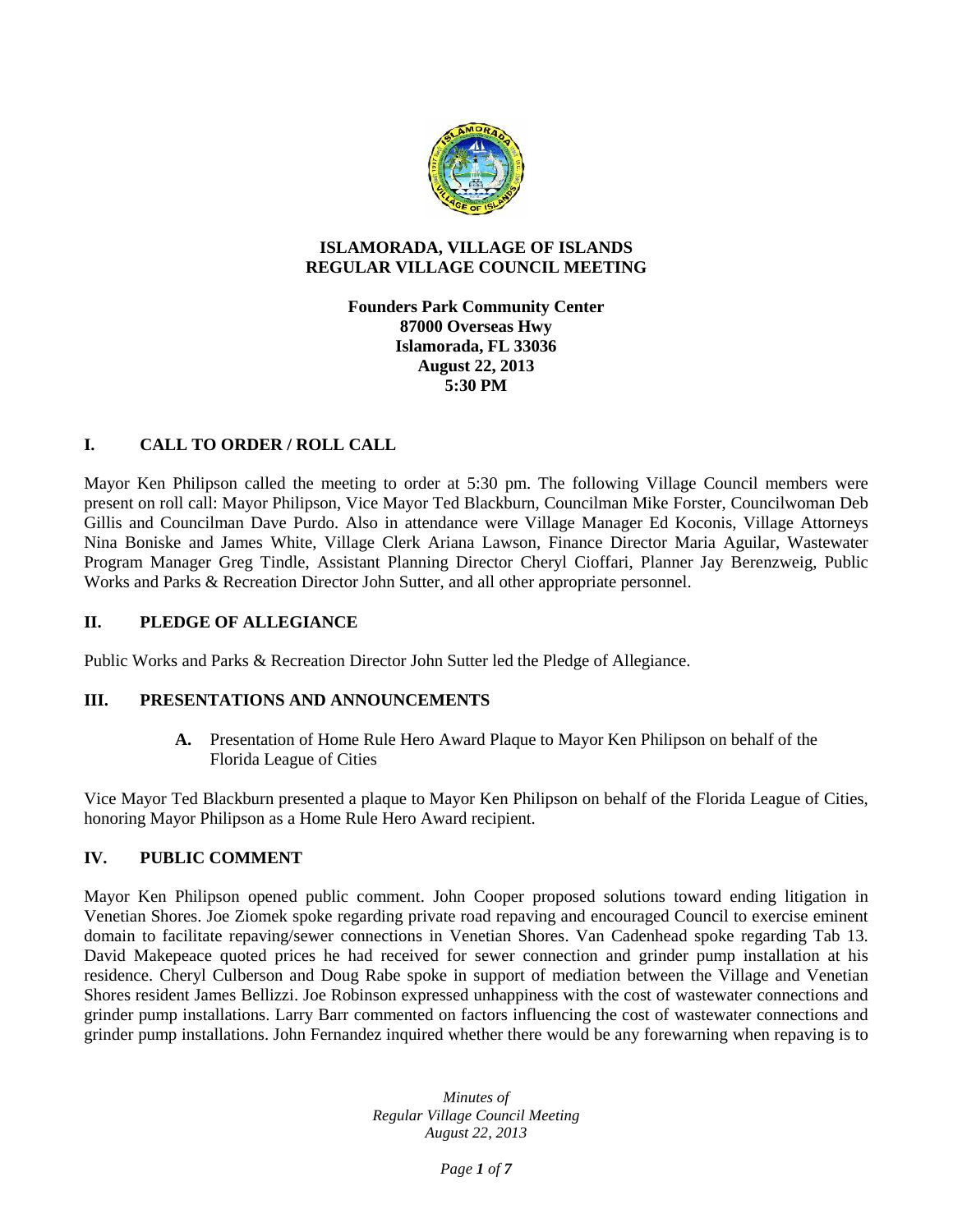commence in particular neighborhoods. Wastewater Program Manager Greg Tindle stated that Reynolds Water Islamorada would print a weather-dependent repaving schedule in the local newspaper. Key Largo Wastewater Treatment District Board Chairmen Robby Majeska commented regarding purported misquotes printed in the Free Press. Mayor Philipson closed public comment.

# **V. AGENDA: Request for Deletion / Emergency Additions**

Council moved up discussion of Mayor/Council Communications Item XIV. Bike Lanes on Sunshine, Royal Poinciana and Seminole Boulevards. Councilman Mike Forster opened discussion, requesting cost estimates for engineering be brought back to Council for consideration at the next Regular Village Council Meeting. Vice Mayor Ted Blackburn suggested formation of an ongoing capital fund with a revenue source dedicated to maintenance of existing bike paths. Councilwoman Deb Gillis suggested moving forward quickly.

Mayor Ken Philipson called for public comment. Steve Jahn and Judy and Alexis Justice spoke in favor of bike paths in Plantation Key Colony. Robby Majeska spoke in favor of bike paths Village-wide and sidewalks downtown. Larry Barr spoke against a bike path but in favor of sidewalks on Sunshine Boulevard. Mayor Philipson closed public comment.

Council directed staff to present a Change Order to the Design, Build, Operate (DBO) Agreement for consideration at the next Regular Village Council Meeting.

## **VI. CITIZENS' ADVISORY COMMITTEE UPDATES**

**A.** Landscape Advisory Committee Update and Presentation of Pineapple Award to La Jolla Resort – Jennifer Cappadona

Committee Member Jennifer Cappadona provided a Committee update to Council and presented the Pineapple Award to the La Jolla Resort.

**B.** Parks and Recreation Citizens' Advisory Committee Update – Chairperson Carolyn Wightman

The Parks and Recreation Citizens' Advisory Committee did not provide an update.

**C.** Near Shore Water Quality Citizens' Advisory Committee – Chairperson Bob Mitchell

Chairperson Bob Mitchell provided a Committee update to Council. Mr. Mitchell reported that the Committee recently distributed Lobster Mini Season brochures. He also updated Council on developments regarding prop scar restoration, County-wide pumpout services, missing idle speed buoys in Whale Harbor, and Florida Fish and Wildlife concerns with the Lower Matecumbe Wheel Ditch.

**D.** Local Planning Agency Update – Chairperson John Fernandez

Chairperson John Fernandez provided a Committee update to Council.

## **VII. VILLAGE MANAGER REPORTS AND UPDATES**

No Village Manager reports or updates were presented.

*Minutes of Regular Village Council Meeting August 22, 2013*

*Page 2 of 7*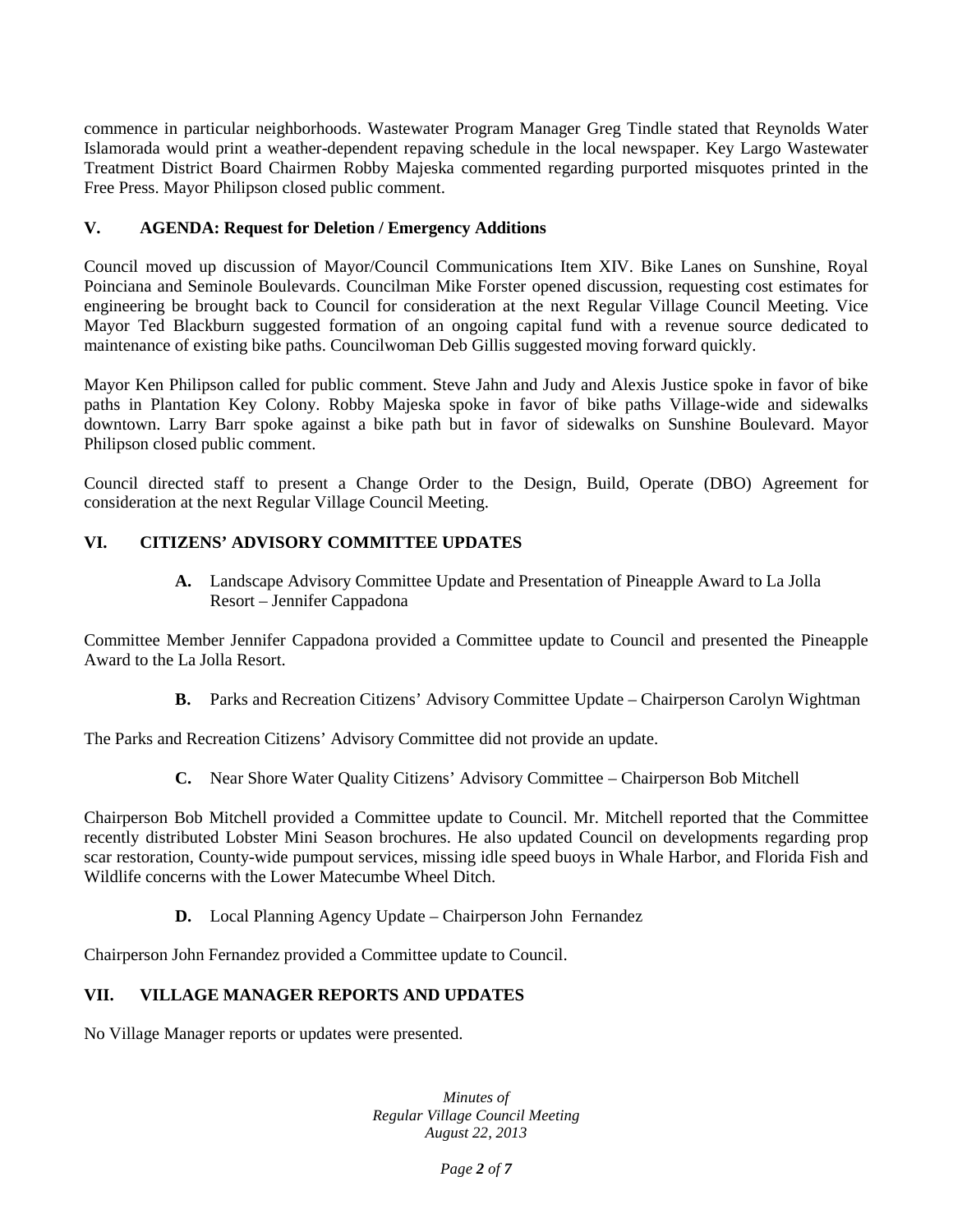## **VIII. CONSENT AGENDA**

**A.** Resolution Approving Fourth Amendment to the Contract for Local Police **TAB 1** Services between the Monroe County Sheriff's Office, Monroe County and Islamorada, Village of Islands, for Fiscal Year 2013-2014

Councilwoman Deb Gillis requested Tab 1 be pulled for discussion. Finance Director Maria Aguilar reminded Council of direction given to staff at the last Budget Workshop to add funds for additional marine patrol and a new vessel. She stated that staff would request the Monroe County Sheriff's Office reflect another \$37,000 for overtime and \$33,000 for the purchase of a new marine patrol vessel. Councilwoman Deb Gillis offered a motion to approve the resolution as amended. Councilman Mike Forster seconded the motion. The motion passed 5-0.

- **B.** Resolution to Adopt 2012 Public Facilities Capacity Assessment Report **TAB 2**
- **C.** Resolution Approving the Landscape Maintenance Memorandum of Agreement **TAB 3** with the Florida Department of Transportation, Contract #E-6I67

Councilwoman Deb Gillis made a motion to approve Tabs 2 and 3 of the consent agenda. Councilman Dave Purdo seconded the motion. Council voted all in favor. The motion passed 5-0.

# **IX. ORDINANCES**

**A.** First Reading – Text Amendment to Policy 1-2.4.7 "Limit Transient Rental Use of **TAB 4** Residential Properties" of the Islamorada, Village of Islands, Comprehensive Plan

6:56 Village Attorney James White read the title of the resolution. Assistant Planning Director Cheryl Cioffari presented the staff report to Council. Mayor Ken Philipson called for public comment; there was none. Councilwoman Deb Gillis offered a motion to approve the ordinance. Councilman Mike Forster seconded the motion. The motion passed 5-0.

> **B.** First Reading – Text Amendment to Chapter 30 "Land Development Regulations," **TAB 5** Article VI "Specific Use Restrictions," Division 6 "Vacation Rentals," Section 30-1295(B)(2) of the Village Code

Village Attorney James White read the title of the resolution. Assistant Planning Director Cheryl Cioffari presented the staff report to Council. Mayor Ken Philipson called for public comment; there was none. Councilwoman Deb Gillis offered a motion to approve the ordinance. Councilman Mike Forster seconded the motion. The motion passed 5-0.

> **C.** First Reading – Text Amendment to Comprehensive Plan Policy 6-1.7.7 "Restrict **TAB 6** Clearing of Native Vegetation"

Village Attorney James White read the title of the resolution. Assistant Planning Director Cheryl Cioffari presented the staff report to Council. Mayor Ken Philipson called for public comment. Larry Barr suggested Council consider amending the Village Code to require new property owners to remove invasive species upon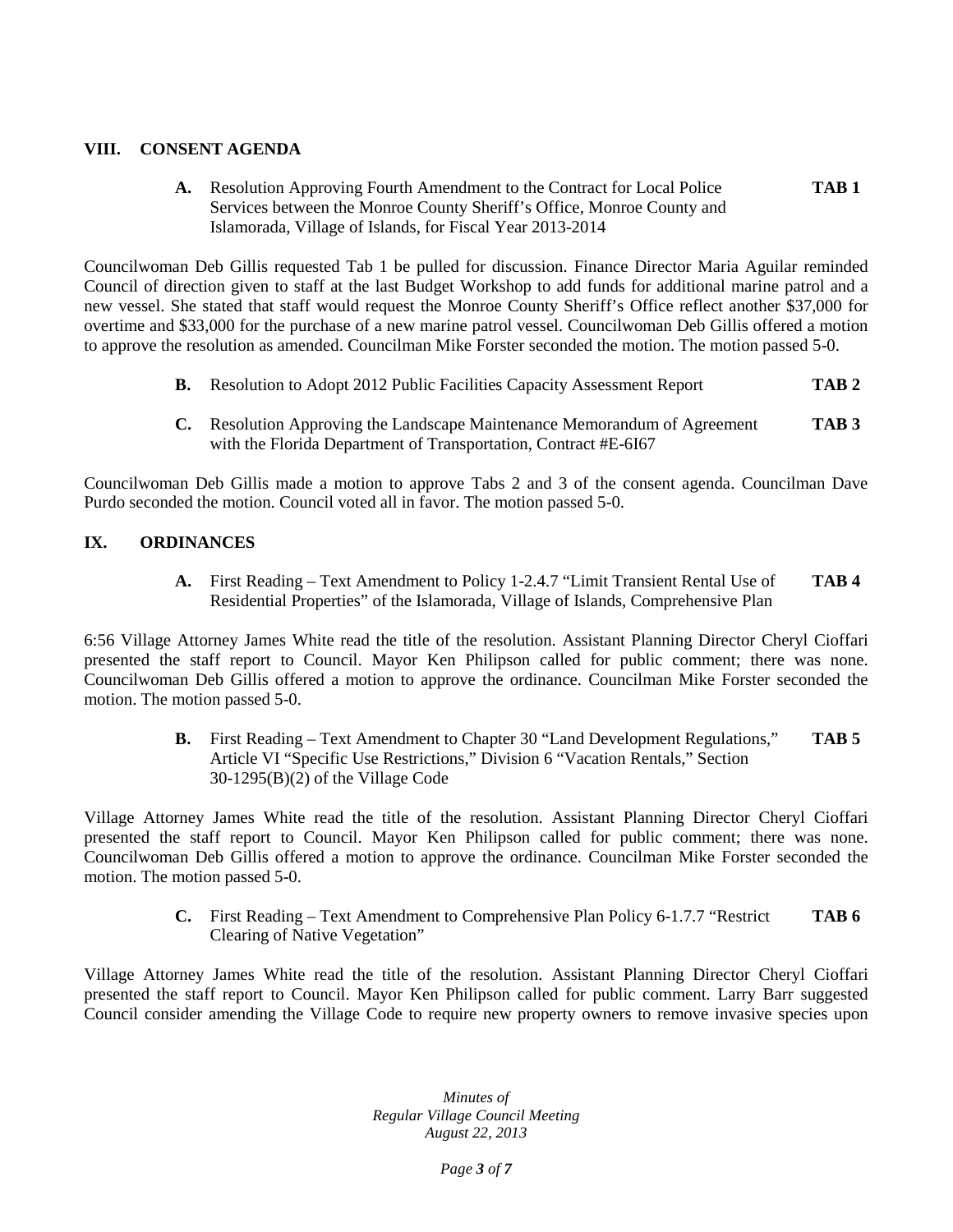acquisition of title. Mayor Philipson closed public comment. Councilwoman Deb Gillis offered a motion to approve the ordinance. Councilman Mike Forster seconded the motion. The motion passed 5-0.

> **D.** Second Reading - Land Development Regulations Text Amendment to Clear Sight **TAB 7** Triangles

Village Attorney James White read the title of the resolution. Planner Shane Laakso presented the staff report to Council. Mayor Ken Philipson called for public comment; there was none. Councilwoman Deb Gillis offered a motion to approve the ordinance. Councilman Mike Forster seconded the motion. The motion passed 5-0.

> **E.** Second Reading - Land Development Regulations Text Amendment to Zoning **TAB 8** Districts and Setbacks Requirements

Village Attorney James White read the title of the resolution. Assistant Planning Director Cheryl Cioffari presented the staff to Council. Mayor Ken Philipson called for public comment; there was none. Councilwoman Deb Gillis offered a motion to approve the ordinance. Councilman Dave Purdo seconded the motion. The motion passed 5-0.

> **F.** Second Reading – Comprehensive Plan Text Amendment Regarding Proportionate **TAB 9** Share Mitigation for Transportation Concurrency

Village Attorney James White read the title of the resolution. Assistant Planning Director Cheryl Cioffari presented the staff report to Council. Mayor Ken Philipson called for public comment; there was none. Vice Mayor Ted Blackburn offered a motion to approve the ordinance. Councilman Dave Purdo seconded the motion. The motion passed 5-0.

> **G.** Second Reading – Land Development Regulations Text Amendment Regarding **TAB 10** Proportionate Share Mitigation for Transportation Concurrency

Village Attorney James White read the title of the resolution. Assistant Planning Director Cheryl Cioffari presented the staff report to Council. Mayor Ken Philipson called for public comment; there was none. Councilman Dave Purdo offered a motion to approve the ordinance. Councilman Mike Forster seconded the motion. The motion passed 5-0.

> **H.** Second Reading – Comprehensive Plan Text Amendment for U.S. 1 Transportation **TAB 11 Concurrency**

Village Attorney James White read the title of the resolution. Assistant Planning Director Cheryl Cioffari presented the staff report to Council. Mayor Ken Philipson called for public comment; there was none. Councilwoman Deb Gillis offered a motion to approve the ordinance. Mayor Ken Philipson seconded the motion. The motion passed 5-0.

> **I.** Second Reading – Land Development Regulations Text Amendment for U.S. 1 **TAB 12** Transportation Concurrency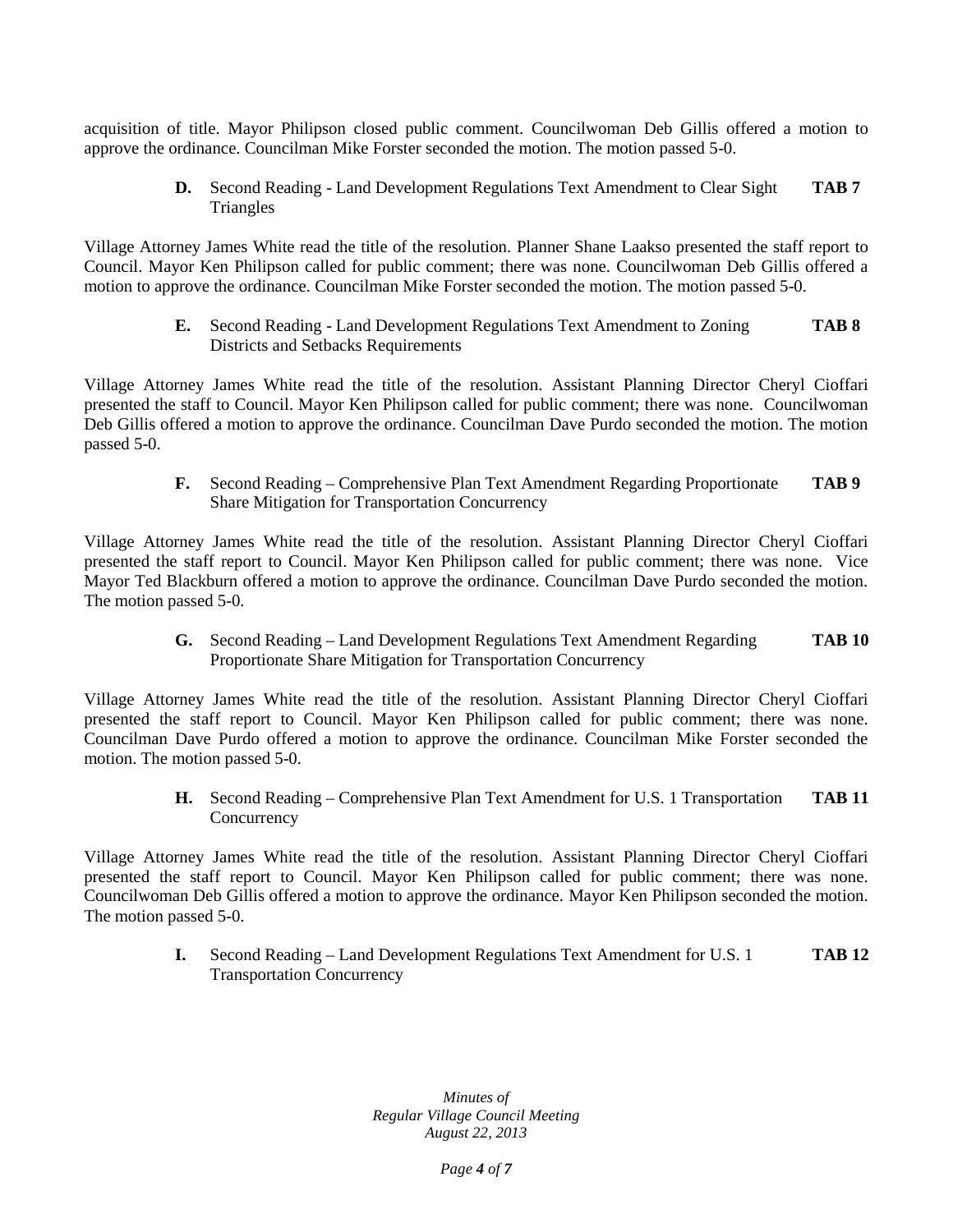Village Attorney James White read the title of the resolution. Assistant Planning Director Cheryl Cioffari presented the staff report to Council. Councilman Mike Forster offered a motion to approve the ordinance. Councilwoman Deb Gillis seconded the motion. The motion passed 5-0.

# **X. QUASI-JUDICIAL**

**A.** Dock Length Variance (VAR-12-01) by Scott Daiagi for Property Located at **TAB 13** 89401 Old Highway, Plantation Key, Parcel Number 00092490-000000

Village Attorney James White read the title of the resolution. Village Clerk Ariana Lawson administered the quasi-judicial oath and swore in the witnesses. Council disclosed all ex-part communications. Planner Jay Berenzweig presented the staff report to Council.

Attorney Franklin Greenman and David de Haas introduced the variance application on behalf of the applicant. Mr. Berenzweig responded to statements made by Mr. Greenman and Mr. de Haas and answered Council's questions regarding the application and staff's review.

Mayor Ken Philipson called for public comment in support of the application; there was none. Mayor Philipson called for public comment in opposition. Michael Healy, Deena Joy Fairless Farrell, Debora Heald and Van Cadenhead spoke in opposition to the variance.

Mayor Philipson called for rebuttal by the applicant. David de Haas and Franklin Greenman spoke on behalf of the applicant.

Mayor Ken Philipson closed public hearing. Village Attorney James White advised Council that while considering the variance they need to apply the criteria established in the Village Code. He also advised that while the Planning Director may grant a variance if all the criteria are met, he is not required to grant the variance. Council discussion ensued.

Councilman Mike Forster made a motion to approve staff recommendations to deny the variance. Councilwoman Deb Gillis seconded the motion. The motion passed 5-0.

# **XI. RESOLUTIONS**

**A.** Annual Rate Resolution for Stormwater Management Services **TAB 14**

Village Attorney James White read the title of the resolution. Finance Director Maria Aguilar presented the staff report to Council. Mayor Ken Philipson called for public comment; there was none. Councilwoman Deb Gillis offered a motion to approve. Mayor Ken Philipson seconded the motion. The motion passed 4-1, with Councilman Dave Purdo dissenting.

**B.** Resolution Approving Lease for Property Located Behind Fire Station 20 **TAB 15**

Village Attorney James White read the title of the resolution. Village Manager Ed Koconis presented the staff report to Council. Mayor Ken Philipson called for public comment; there was none. Councilman Dave Purdo offered a motion to approve. Vice Mayor Ted Blackburn seconded the motion. The motion passed 5-0.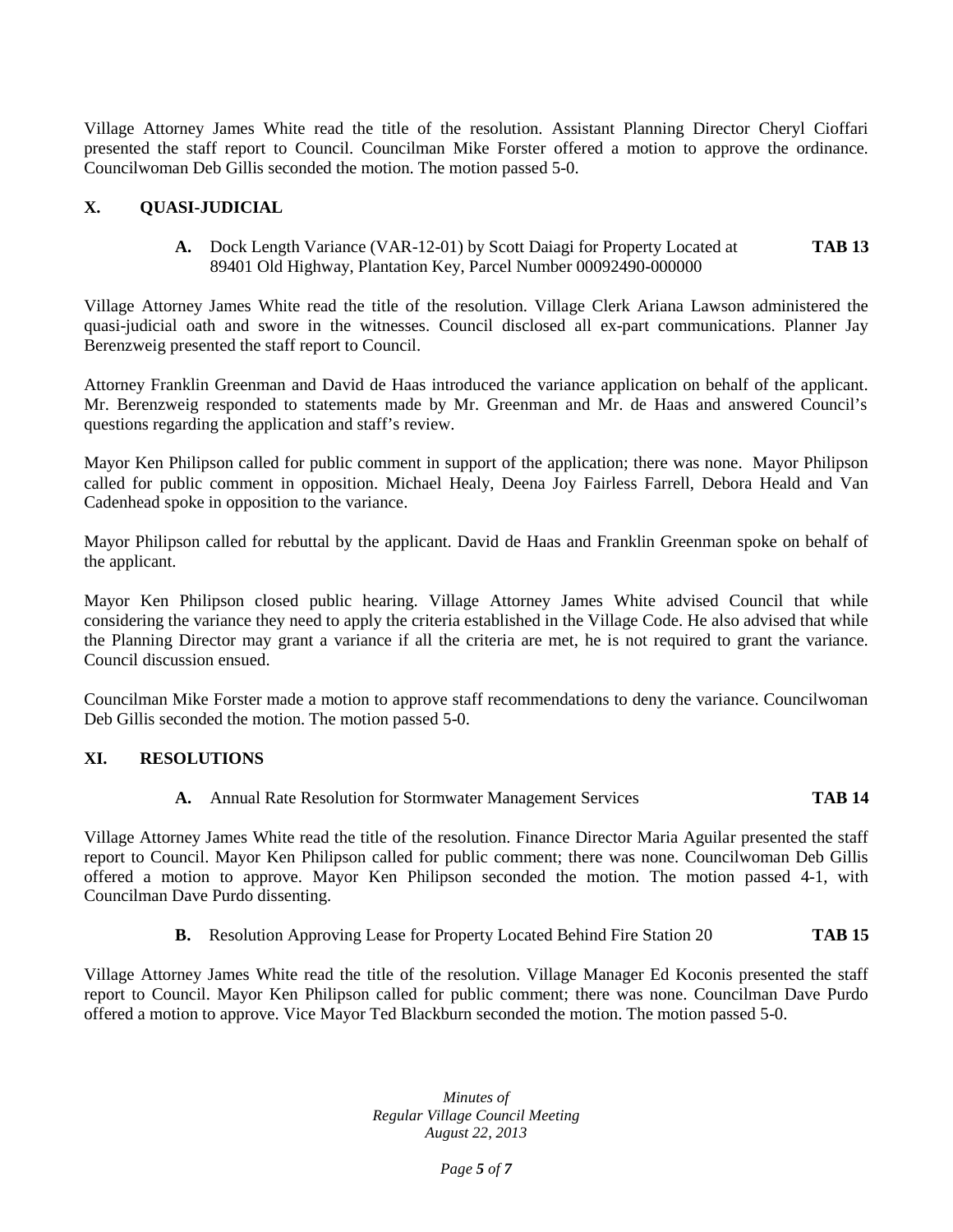## **XII. MOTIONS**

**A.** Motion Approving Agreement with AMEC Environment & Infrastructure, Inc. **TAB 16** for Professional Services and Expenditure of \$20,000 for Canal Restoration Project Purposes

Village Manager Ed Koconis opened discussion of the proposed motion. Mayor Philipson called for public comment. Barry Wray spoke in support of the Agreement, but expressed concern over the expediency of Council's decision. Councilman Mike Forster offered a motion to approve. Councilman Dave Purdo seconded the motion. The motion passed 5-0.

### **XIII. WASTEWATER MATTERS**

### **A.** Wastewater Project Update **TAB 17**

Wastewater Program Director Greg Tindle presented the project update to Council and announced upcoming meetings on August 28, 2013 to discuss the Lower Matecumbe wastewater collection system design and construction, and on September 10, 2013 to address Upper Matecumbe Key pre-construction for the wastewater collection system.

Mayor Ken Philipson called for public comment. Hank Paurowski voiced concerns regarding road repaving, bike paths, pending litigation in Venetian Shores, and grinder pumps. Van Cadenhead inquired whether Council had a backup plan in the event of unforeseen wastewater issues on Lower Matecumbe Key. Staff responded to questions from Councilman Dave Purdo regarding the possibility of a single grinder pump located in the right of way servicing multiple residences, and the distance from a residence at which a lift station would be necessitated. Barry Wray spoke regarding the possibility of grinder pumps operating off of solar power rather than electricity. Larry Barr encouraged Council to take whatever steps are necessary to avoid utilizing grinder pumps. Mayor Philipson closed public comment.

### **XIV. MAYOR / COUNCIL COMMUNICATIONS**

**A.** Proposal for Bike Lanes on Sunshine, Royal Poinciana and Seminole Boulevards (Councilman Mike Forster)

See section V. Agenda (discussion moved up in the agenda).

# **XV. VILLAGE ATTORNEY / VILLAGE MANAGER COMMUNICATIONS**

Village Manager Ed Koconis requested Council provide direction as to whether or not local preference should be waived in the Request for Proposals (RFP) for solid waste and residential recycling services. Village Attorney Nina Boniske summarized history of the local preference requirements in Section 2-327(e) of the Village Code. Mayor Ken Philipson called for public comment. Hank Paurowski spoke in support of waiving local preference in this case. Councilwoman Deb Gillis offered a motion to waive local preference. Councilman Mike Forster seconded the motion. The motion passed 4-1, with Councilman Dave Purdo dissenting.

Ed Koconis requested Council clarify whether they would prefer in-person interviews over skyped interviews of Village Attorney candidates. Council voted all in favor to allow in-person interviews, at the interviewees'